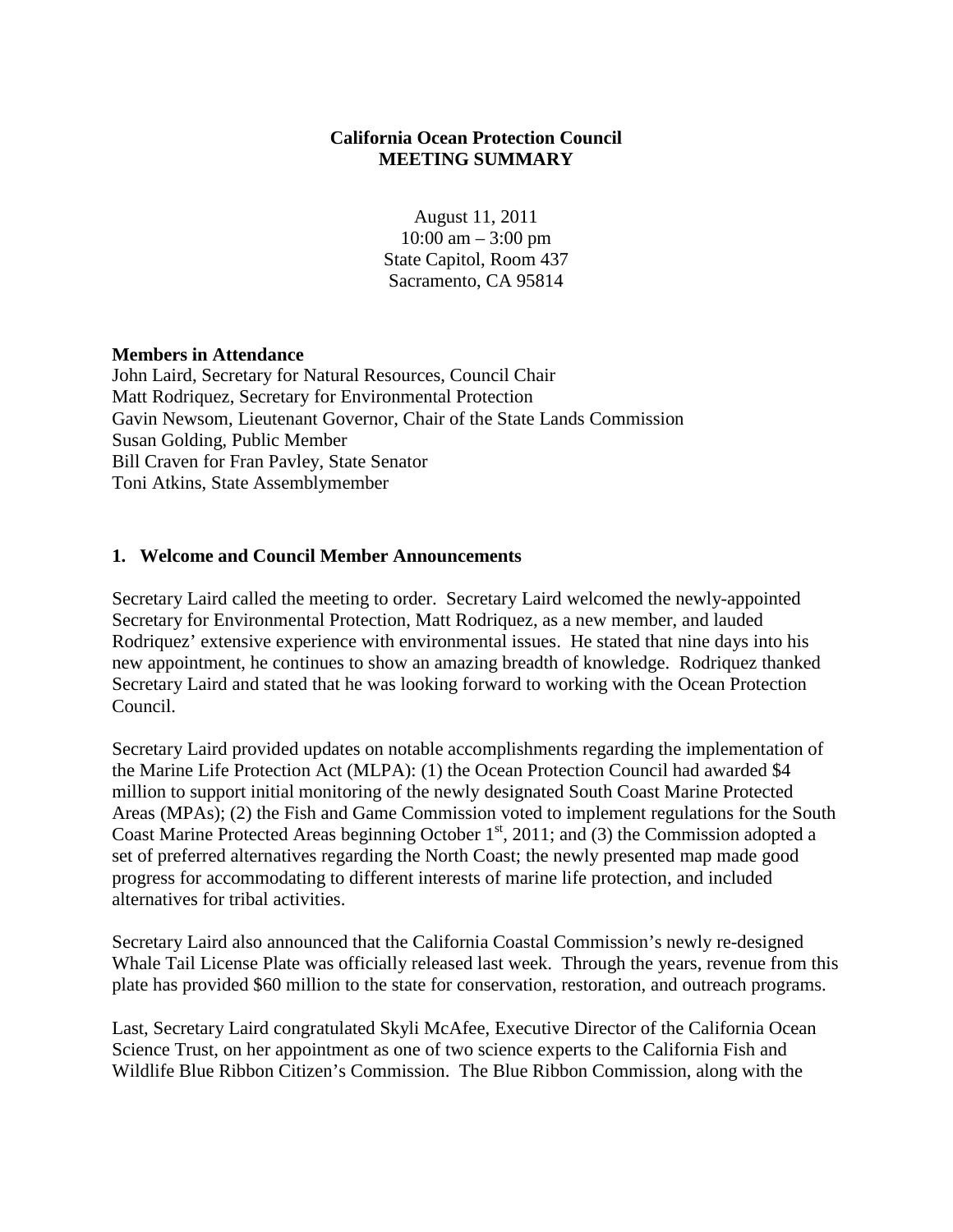Stakeholder Group, will support the Executive Committee in developing a strategic vision for the Department of Fish and Game and the Fish and Game Commission.

#### **2. Public comment on non-agenda items**

- Sean Bothwell Clean Seas Coalition Brought attention to Senate Bill 568 (Lowenthal), which would prohibit the use of polystyrene for take-out food containers except where local jurisdictions could achieve at least 60% recycling.
- Chris Pincetich Turtle Island Restoration Network Shared recent successes of the leatherback turtle watch program, and mentioned that he looks forward to working with the OPC in the future.

## **3. [Report](http://opc.ca.gov/webmaster/ftp/pdf/agenda_items/20110811/3.%20Directors%20report/Aug2011_OPCMtg_Item3_DirectorsReport_FINAL.pdf) from the Executive Director**

Dr. Amber Mace, Executive Director, reported that at this meeting, the Council would be discussing and receiving feedback on the OPC's Draft Strategic Action Plan which will be available for public comment through 12 September. The Strategic Action Plan is intended to guide the OPC's efforts for the next five years. Dr. Mace further stated that the later part of the meeting ties together two interdependent areas that are very relevant to the proposed strategic action plan and highlighted the importance of science-based decision making and providing access to useful data and information. Mace mentioned the need to provide clear guidance, which could help incentivize environmentally sound renewable energy and technology development.

## **4. Report from the Secretary**

Sam Schuchat, Council Secretary, presented a summary of the budget for FY11-12, stating that there are more funds in the present budget relative to the budget presented at the last meeting because some bond funds have been re-appropriated and because funds from a California Coastal Impact Assistance Plan (CIAP) grant, authorized over a year ago, were recently awarded.

## **5. Report from the Science Advisor**

Skyli McAfee, Executive Director of the California Ocean Science Trust (OST), discussed some of the recent progress made by the Monitoring Enterprise, an OST program charged with developing a cost effective science-based approach to monitoring marine protected areas (MPAs). She stated that the monitoring plan for the South Coast MPA was adopted by the Fish and Game Commission earlier this month and that research grants have been awarded to collect baseline data for the characterization of the socioeconomic and biological benefits to the South Coast region. McAfee mentioned that the Monitoring Enterprise will soon be turning their attention to the North Coast and will reach out to stakeholders and partners, including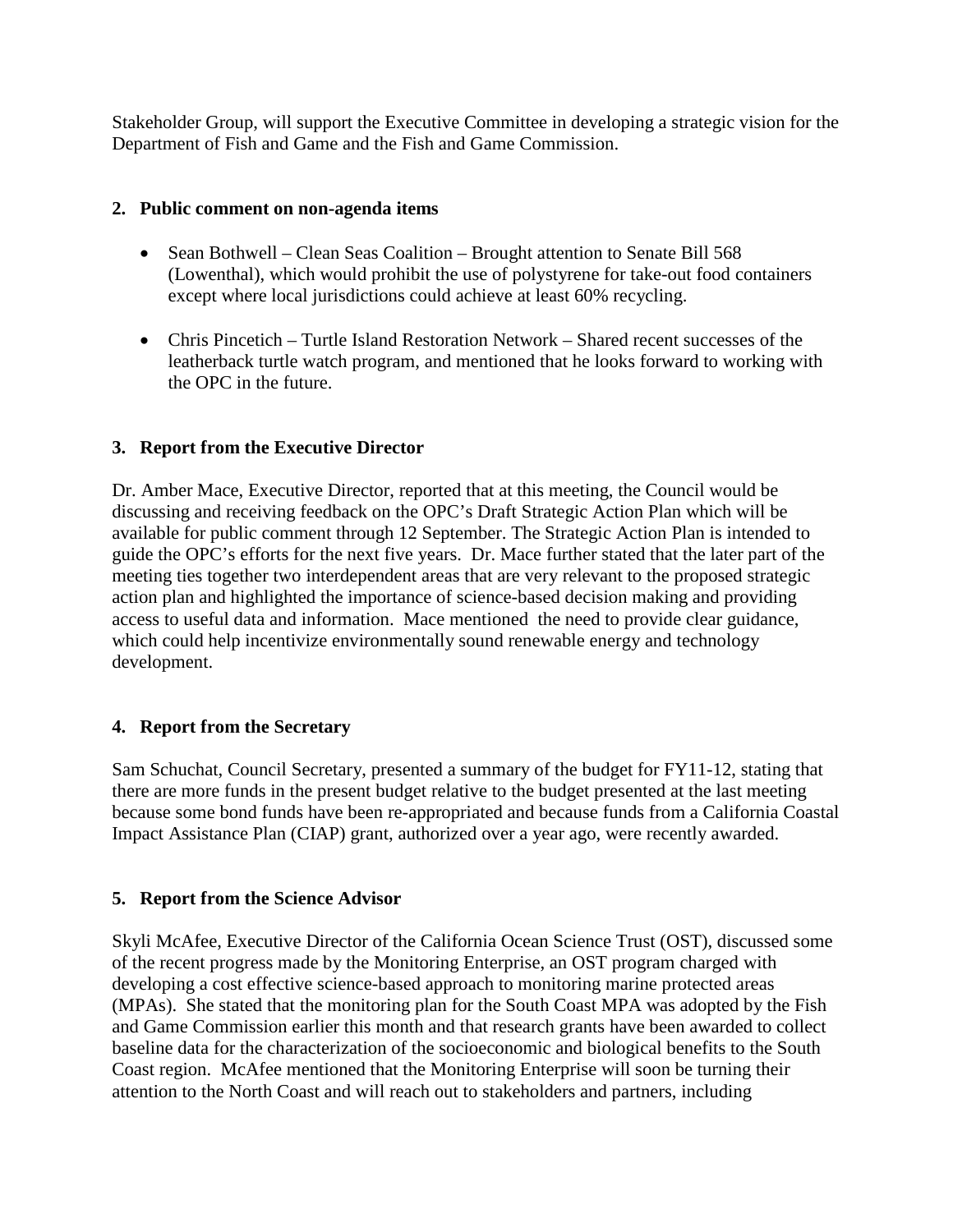recreational and commercial fishermen, environmental groups and tribal communities, to learn about that region's unique characteristics. She further reported that the 2008 OPC Sea Grant research was completed and that efforts were underway to link results to management, and planning for the 30 September OPC-SAT, OPC managers' meeting has begun.

#### **6. DISCUSSION: Briefing and Council input regarding California and West [Coast](http://www.opc.ca.gov/webmaster/ftp/pdf/agenda_items/20110811/6.%20National%20Ocean%20Policy/Aug2011_OPCMtg_Item06_NOPMemo_FINAL.pdf) priorities for [President](http://www.opc.ca.gov/webmaster/ftp/pdf/agenda_items/20110811/6.%20National%20Ocean%20Policy/Aug2011_OPCMtg_Item06_NOPMemo_FINAL.pdf) Obama's National Ocean Policy.**

Brian Baird, Assistant Secretary for Ocean and Coastal Policy at the California Natural Resources Agency, provided a brief overview of federal ocean policies and some upcoming actions.

Baird reported that implementation of the National Ocean Policy (NOP) is guided by the National Ocean Council (NOC), which will work closely with the Governance Coordination Committee (GCC), a national advisory group. California is represented on the GCC by Councilmember Geraldine Knatz, Jacque Hostler, Chief Executive Officer of the Cher-Ae Heights Indian Community of the Trinidad Rancheria, and Brian Baird. Regional Planning Bodies will be set up to aid in planning for coastal and marine spatial planning (CMSP). Our region encompasses California, Oregon, and Washington; the West Coast Governors' Agreement on Ocean Health already spans this region and is taking an early lead on this effort. The federal government will soon ask Governors Brown (CA), Kitzhaber (OR), and Gregoire (WA) to sign operational agreements to commit to working with the Regional Planning Bodies and to advance CMSP on a regional scale. These agreements are slated to be signed by the end of the year.

Dr. Amber Mace provided comments from the State's perspective. She stated that in September 2009, the OPC passed a resolution to support interagency collaboration and management of geospatial information, to identify priority uses and potential user conflicts in the environments, and to develop recommendations in marine spatial planning. In November 2010, the OPC approved a conceptual work plan. To carry-out this work, the OPC staff convened the interagency Marine Geospatial Working Group, which determined that existing State-run data houses are inadequate, and that California should not invest in a single data house because it would be obsolete before it was completed. In September 2010, Assembly Bill 2125 (Ruskin) was passed, and required the OPC to support State agencies in the use and sharing of geospatial information, and for CMSP. In response, the OPC is conducting a scoping study to identify data and information management needs, the needed infrastructure to deliver this information in a useful way, the costs and benefits of the proposed approach, and potential institutional homes for a new information system that will meet the identified needs. She said staff intends to bring recommendations to the December meeting.

Secretary Laird asked for a clarification on the state's expectations and the federal government's intentions on developing and furthering CMSP, and potential funding. Dr. Mace responded that for California, it is a priority to develop our marine geospatial data in order to identify potential conflicts in the ocean, and to make intelligent decisions about ocean uses. In the context of the federal effort, which seeks take a comprehensive look at all ocean uses in federal and state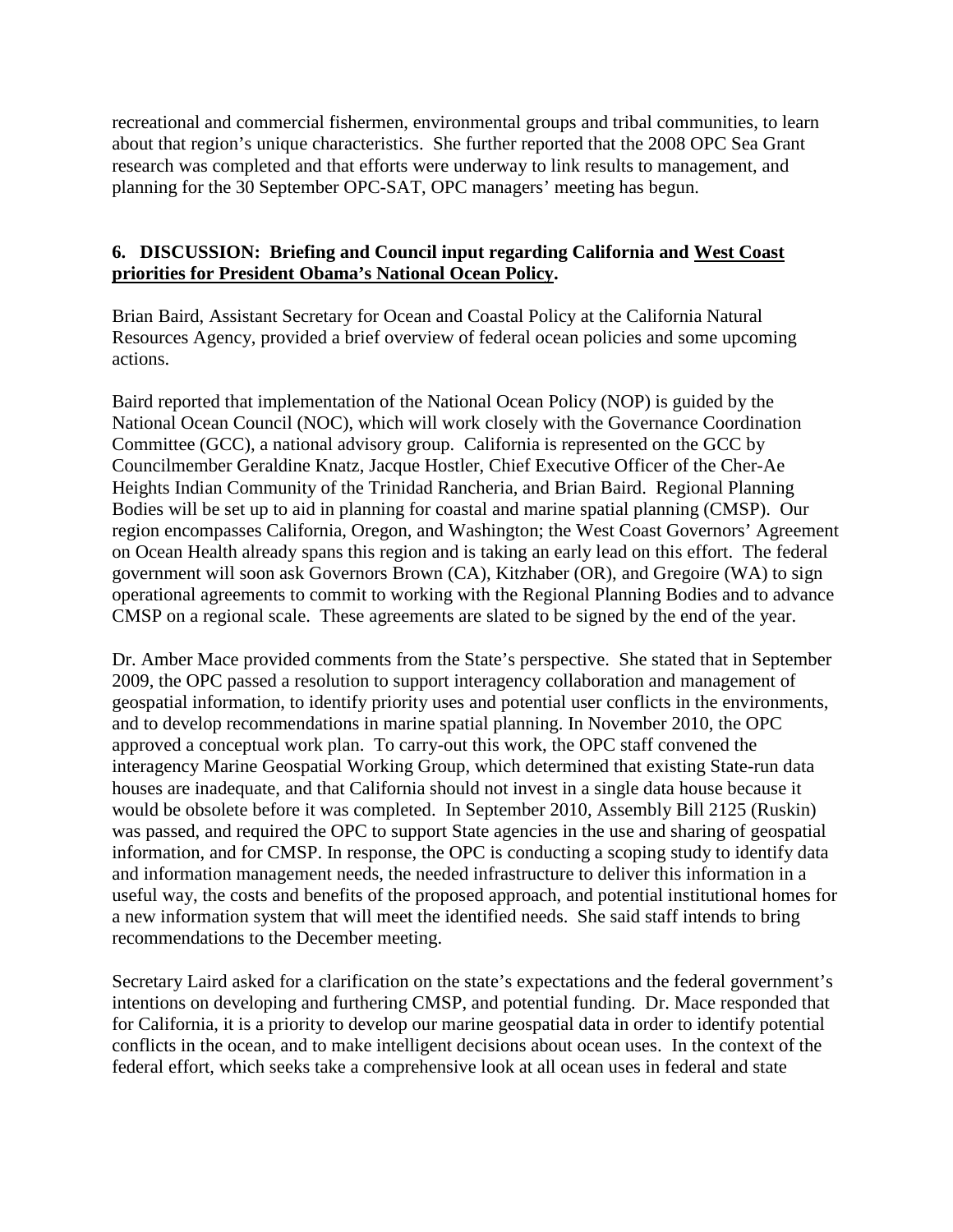waters, California wants to move forward through the collection of needed data and aggregation of existing data.

Baird added that it is the intent of the Obama administration to fund the nine regional efforts (through the Regional Planning Bodies), but given fiscal constraints, funding may not occur at the proposed \$20M. Other alternatives include considering shorter-term projects, or perhaps scaling back.

Mace concluded by stating that despite the fiscal and staff limitations, OPC staff recommend moving forward with addressing the State's geospatial data and infrastructure needs. She stressed that California is in need of taking a logical approach to bringing together information and creating efficient access to our existing data. Additional benefit would be realized if the result from this effort could be applied to future national CMSP efforts.

## **7. ACTION: Ocean Protection Council support for the [principles](http://www.opc.ca.gov/webmaster/ftp/pdf/agenda_items/20110811/7.%20Marine%20Debris/Aug2011_OPCMtg_Item07_HR1171Memo_FINAL.pdf) of the Marine Debris Act [Reauthorization](http://www.opc.ca.gov/webmaster/ftp/pdf/agenda_items/20110811/7.%20Marine%20Debris/Aug2011_OPCMtg_Item07_HR1171Memo_FINAL.pdf) Amendments of 2011 (HR 1171)**

Dr. Mace requested the Council consider sending a letter in support of the principles of Federal House of Representatives Bill 1171. HR1171 would advance work on marine debris, a priority issue for the Council. This bill would reauthorize a program originally created in 2006, and it has been key to identifying, reducing, and eliminating marine debris in coastal and marine waters. The bill as written is bi-partisan, maintains the Act at current funding levels, and would codify minor amendments to the Act that strengthen the engagement of NOAA and the Coast Guard. HR 1171 has strong support.

## Public Comment:

- Kaitilin Gaffney Ocean Conservancy Stated the Ocean Conservancy's strong support for the legislation and the letter.
- Chris Pincetich Turtle Island Restoration Network Stated support for the letter.

The item was moved for approval by Golding, seconded by Laird, and unanimously approved.

# **8. DISCUSSION: Provide input to OPC staff on draft [strategic](http://www.opc.ca.gov/webmaster/ftp/pdf/agenda_items/20110811/8.%20Strategic%20Plan/Aug2011_OPCMtg_Item08_StratPlanMemo_FINAL.pdf) action plan.**

Dr. Amber Mace presented a draft of the OPC Strategic Action Plan, which was developed by OPC staff with input from the OPC Steering Committee, the Science Advisory Team, and stakeholders. The draft Strategic Action Plan presents a vision for the OPC for the next five years, and was crafted to strategically guide the OPC's efforts such that the OPC will have the greatest impact on the most pressing issues given the Council's strengths.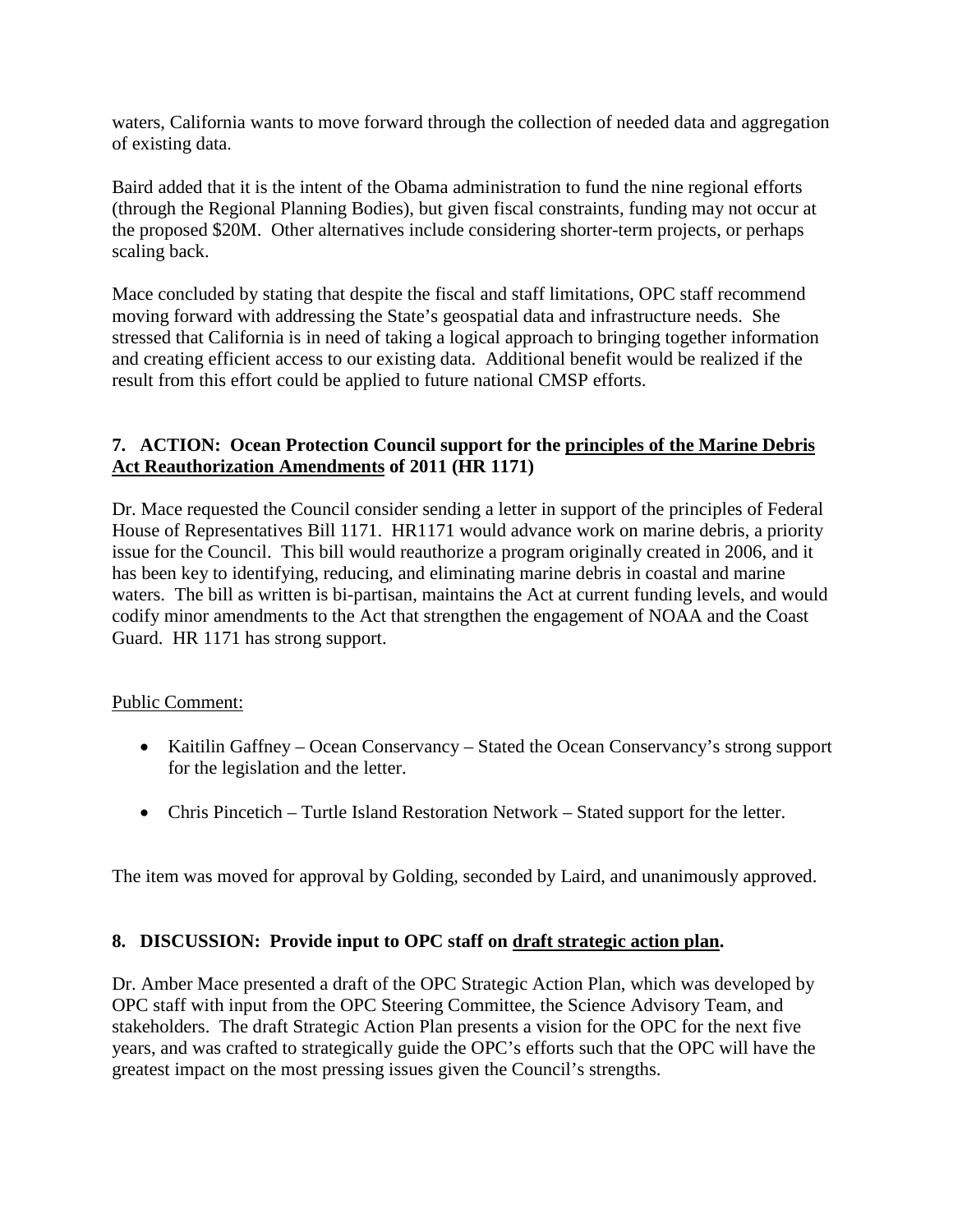The draft Strategic Action Plan will be open for public comment until September  $12<sup>th</sup>$ ; in addition, the OPC staff will hold three public workshops to gain input from the public in Northern and Southern California as well as the Bay Area. (For opportunities to comment and more information on the workshops, please see this [memorandum\)](http://www.opc.ca.gov/2011/08/ocean-protection-council-draft-strategic-action-plan-available-for-public-comment/).

# Public Comment:

- Chris Pincetich Turtle Island Restoration Network Expressed desire to see more language describing the lethal effects from marine debris.
- Ron Davis Cal Desal Proponent for desalination and pleased with the public comment process; requested that staff revisit the latter portion of the Issue 9 narrative, and metrics associated with Actions 9.2.1 and 9.1.1.
- Bob Yamada San Diego County Water Authority Recommended a revision of the metrics associated with Action 9.2.1; stated existence of examples in which once-through cooling (OTC) intakes were found to have no significant impacts; expressed that OTC and desalination are different; and stated need for open ocean intakes in order to meet San Diego water supply goals by 2020.
- E.J. Caldwell West Basin Municipal Water District Expressed concern with the metrics associated with Action 9.2.1; stated that ocean water desalination is necessary water supply option for Southern California.
- Robert Harding Metropolitan Water District of Southern California Noted that the District's Integrated Resources Plan calls for desalination to meet water supply demands; stated that open ocean desalination should not be precluded.
- Stan Williams Poseidon Resources Associated his comments with those by Ron Davis and his colleagues.
- Pete Stauffer Surfrider Foundation Stated support for the use of recycled waste water and other innovative water management approaches.
- Linda Sheehan CA Coastkeeper Alliance Stated that the OPC is well placed to take a leadership role; noted that OPC's OTC resolution created a precedent for action, and importance of OPC's role regarding desalination; suggested an opportunity for OPC leadership on ocean acidification; expressed support for including actions related to estuaries and water quality standards for marine reserves.
- Sean Bothwell CA Coastkeeper Alliance Stated opposition to co-location of desalination facilities with existing power plants, and to open water intakes; expressed concern with seawater dilution of brine; urged look at cumulative impacts of certain current and proposed industrial uses.
- Kaitilin Gaffney Ocean Conservancy Stated support for science integration and better application of spatial management tools; noted her agreement with the comments of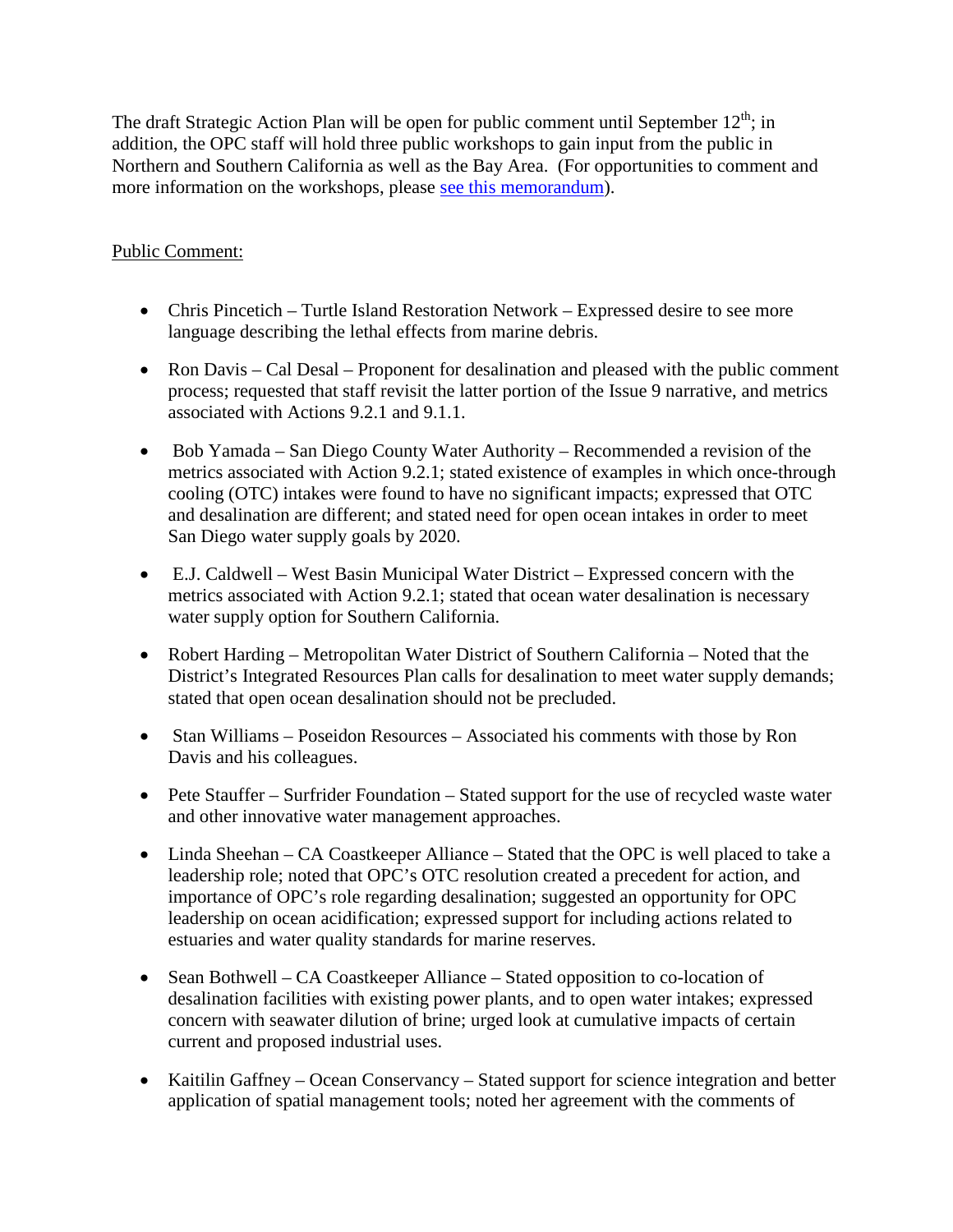Linda Sheehan; reminded the Council that the California Ocean Protection Act is an ecosystem-based piece of legislation; and expressed the need for the industrial uses section to talk about impacts as well as benefits.

- Tom Raftican The Sportfishing Conservancy Commented on cost of fisheries management in context of permit revenues; reminded the Council and public of availability of DFG warden stamp; supported consideration of derelict gear as marine debris.
- Susan Jordan CA Coastal Protection Network Expressed support for the desalination section as written; urged the OPC to take the lead on desalination policy such that it does not undermine the SWRCB's OTC policy.
- Lesli Daniel Sierra Club California Commended the OPC for the level of outreach to local government; expressed concurrence with the comments of Susan Jordan; urged the OPC to address tidal wetlands in the plan.
- Sarah Newkirk Indicated that she would provide written comments on the climate change, fish, and land/sea sections; urged recognition of the primacy of ecosystem protection; urged the OPC to reconsider putting tidal wetland actions into the plan.
- Leila Monroe NRDC Indicated that she would provide written comments on behalf of the NRDC; supported leveraging existing investments; stated her concurrence with the comments from Coastkeeper; suggested that the need for science integration is illustrated through the debate on desalination; thanked staff for their outreach to stakeholders, and supports coordination between agencies to improve the health of the oceans.
- Casey Elliott Municipal water district of OC Associated himself with the comments of Ron Davis; expressed that ocean desalination must be a viable option.

# **9. ACTION: Authorize disbursement of up to \$222,000 to [California](http://opc.ca.gov/webmaster/ftp/pdf/agenda_items/20110811/9.%20Geophysical%20permit/Aug2011_OPCMtg_Item09_Staff-Rec_FINAL.pdf) State Lands [Commission](http://opc.ca.gov/webmaster/ftp/pdf/agenda_items/20110811/9.%20Geophysical%20permit/Aug2011_OPCMtg_Item09_Staff-Rec_FINAL.pdf) to review and update its offshore geophysical permit program**.

Sarah Flores, California Sea Grant Fellow, recommended the disbursement of up to \$222,000 to the California State Lands Commission (SLC) for the review and update of the SLC's offshore geophysical permit program. She stated that approval of this project would be consistent with the OPC's goals, would provide an opportunity address potential impacts to marine life from geophysical surveys to as soon as possible, and allow the SLC to more efficiently evaluate two geophysical survey programs.

## Public Comment:

• Leila Monroe – NRDC – Presented a joint letter of support from the NRDC and the Ocean Conservancy.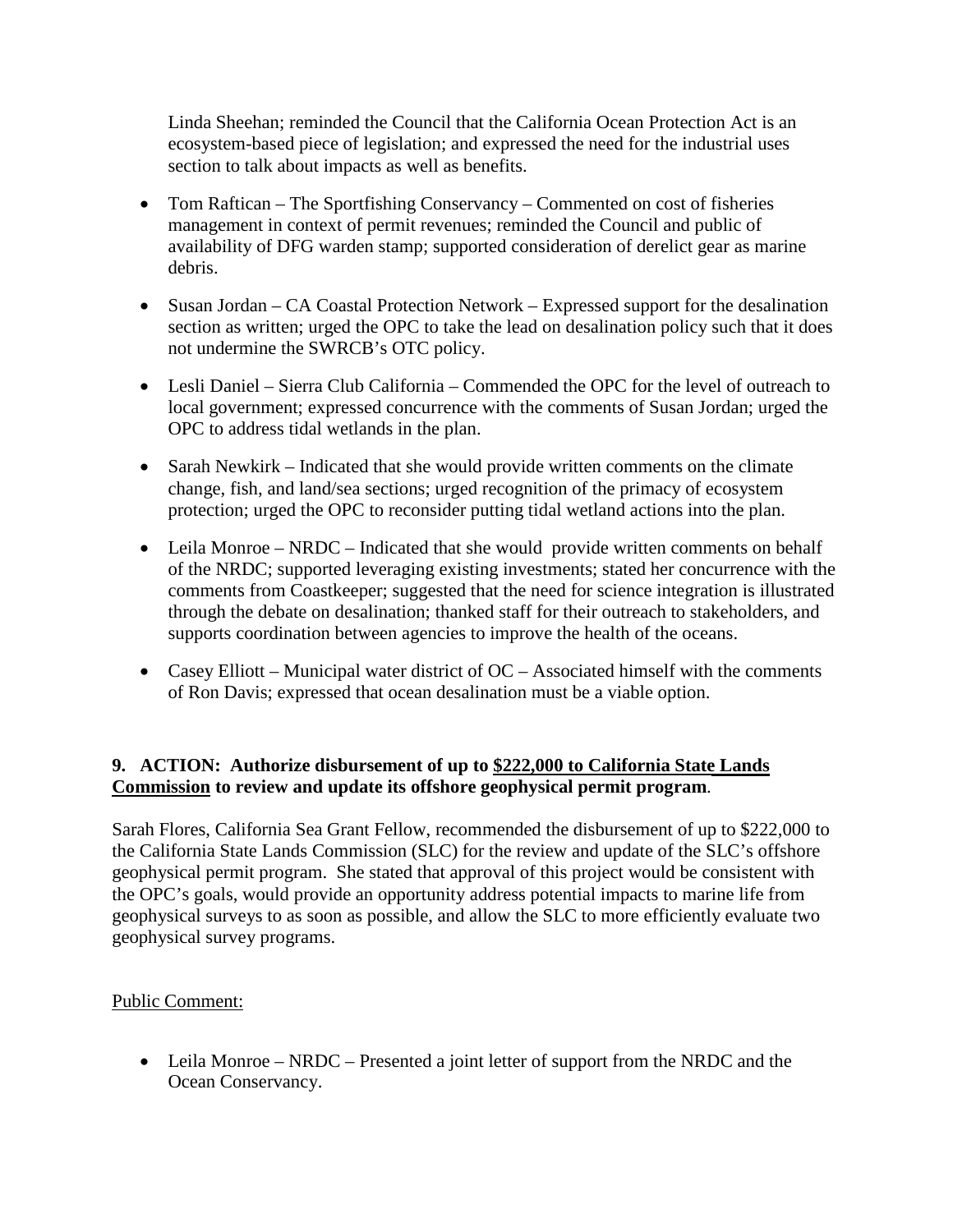The item was moved for approval by Newsom, seconded by Golding, and unanimously approved.

# **10. Marine Renewable Energy A. SPOTLIGHT ON SCIENCE:**

Dr. William O'Reilly, Senior Development Engineer at the Scripps Institution of Oceanography, presented a talk entitled "California's Coastal Renewable Energy Resources," which covered what is known about offshore renewable energy resources (tidal and ocean wind, current, and wave) in California.

Margaret Caldwell, JD, Executive Director for Center for Ocean Solutions, presented a talk entitled "Investing in geospatial data and tools: California's opportunity to enhance the protection and sustainable use of its coast and ocean," which focused on the utility of geospatial information and tools for supporting safe and sustainable renewable energy development.

Lt. Governor Newsom stated that this is an issue he is intensely passionate about, and agreed that a focus on geospatial information is essential. He emphasized that data sharing allows for increased efficiency, and increased government accountability, while garnering the trust of the public. He stated that this approach is consistent with the mandate of the OPC, and wanted to know specific ways in which we could move forward. Laura Engeman, OPC Project Manager, stated that following presentations from the panel on marine renewable energy, she would make a presentation to the Council that would outline some possible next steps.

# **B. PANEL: Marine [Renewable](http://www.opc.ca.gov/webmaster/ftp/pdf/agenda_items/20110811/10.%20Marine%20Renewable%20Energy/Aug2011_OPC_Hydrokinetic_Panel_Memo_Final.pdf) Energy: California Test and Pilot Project Opportunities**

Laura Engeman, OPC Project Manager, introduced and moderated a panel on Marine Renewable Energy. The panel consisted of the following members:

- *Mirko Previsic, RE Vision Consulting*
- *Bill Lyte, Protean Energy Ltd.*
- *Bill Toman, SAIC Maritime Solutions*
- *Pete Stauffer, Surfrider Foundation*

The panelists discussed opportunities and constraints for offshore renewable energy development in California and identified opportunities where OPC can advance informed decision-making with sound data while simultaneously promoting investment and developing guidance for environmental responsible wave energy. After the presentation, the panelists were joined by two State Agency representatives:

- *Cy Oggins, California State Lands Commission*
- *Eugenia Laychak, California Energy Commission*

The Agency representatives and panelists then answered questions from the Council.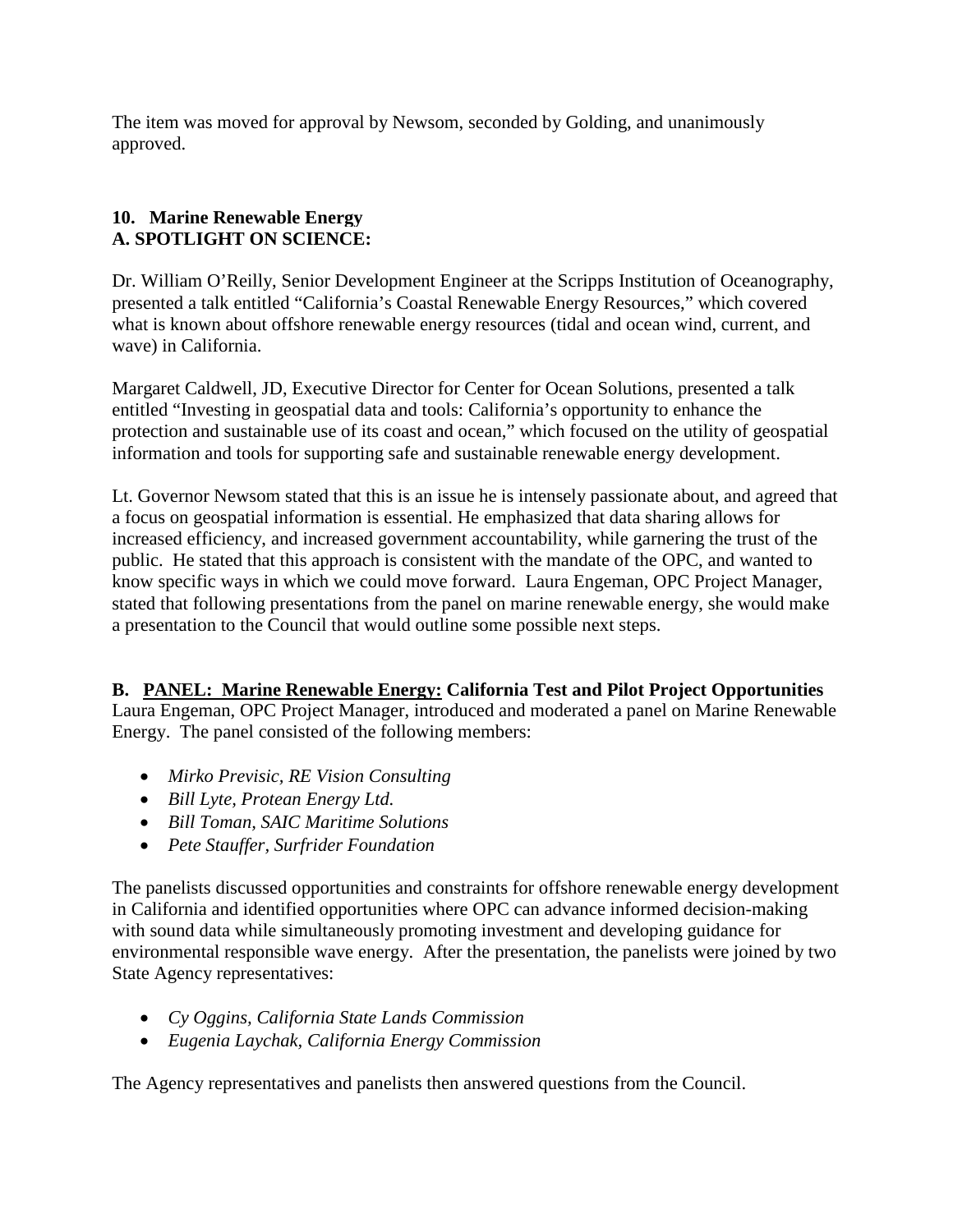Lieutenant Governor Newsom pointed out the institutional barriers that exist in CA, and pointed out that we need a more collaborative and engaged process in California so we can continue to innovate (?). Asked from the panelists what the top recommendations are Streamlining the process – agree on a site Market push component R&D minimizing permitting process Market pull – establish an i

#### **C.****ACTION: Request that the OPC sponsor an [inter-agency](http://www.opc.ca.gov/webmaster/ftp/pdf/agenda_items/20110811/10.%20Marine%20Renewable%20Energy/Aug2011_OPCMtg_Item10_Hydrokinetic_Memo_FINAL.pdf) workshop to develop a statewide regulatory guidance document for test and pilot [hydrokinetic](http://www.opc.ca.gov/webmaster/ftp/pdf/agenda_items/20110811/10.%20Marine%20Renewable%20Energy/Aug2011_OPCMtg_Item10_Hydrokinetic_Memo_FINAL.pdf) energy projects.**

Laura Engeman, OPC Project Manager, requested that the OPC sponsor an inter-agency workshop to develop a statewide regulatory guidance document for test and pilot hydrokinetic energy projects. The resulting white paper would contain a forward from the Council including recommendations to the California Energy Commission for a statewide policy on marine renewable energy.

# Public Comment:

- Kaitlin Gaffney Ocean Conservancy Stated support for the workshop.
- Christina Cairns National Oceanic and Atmospheric Agency, Coastal Services Center (NOAA, CSC) – Stated that the NOAA CSC is proud to partner with OPC staff on the Geospatial Work Group, and to move forward on the workshop.

Councilmember Golding suggested that the resolution be amended to clarify the goal of the OPC with this workshop. She directed staff to, at their discretion, add language that states that the goal is to improve the State's ability to produce marine renewable energy in a quicker and less expensive way, while protecting the environment. OPC staff later amended the resolution as follows:

"The Ocean Protection Council will sponsor a workshop and resulting white paper providing preliminary guidance for test and pilot hydrokinetic projects in California with the goal of advancing environmentally friendly projects to test these renewable energy technologies in California waters."

The item was moved for approval by Newsom, seconded by Golding, and unanimously approved.

## **11. Adjourn**